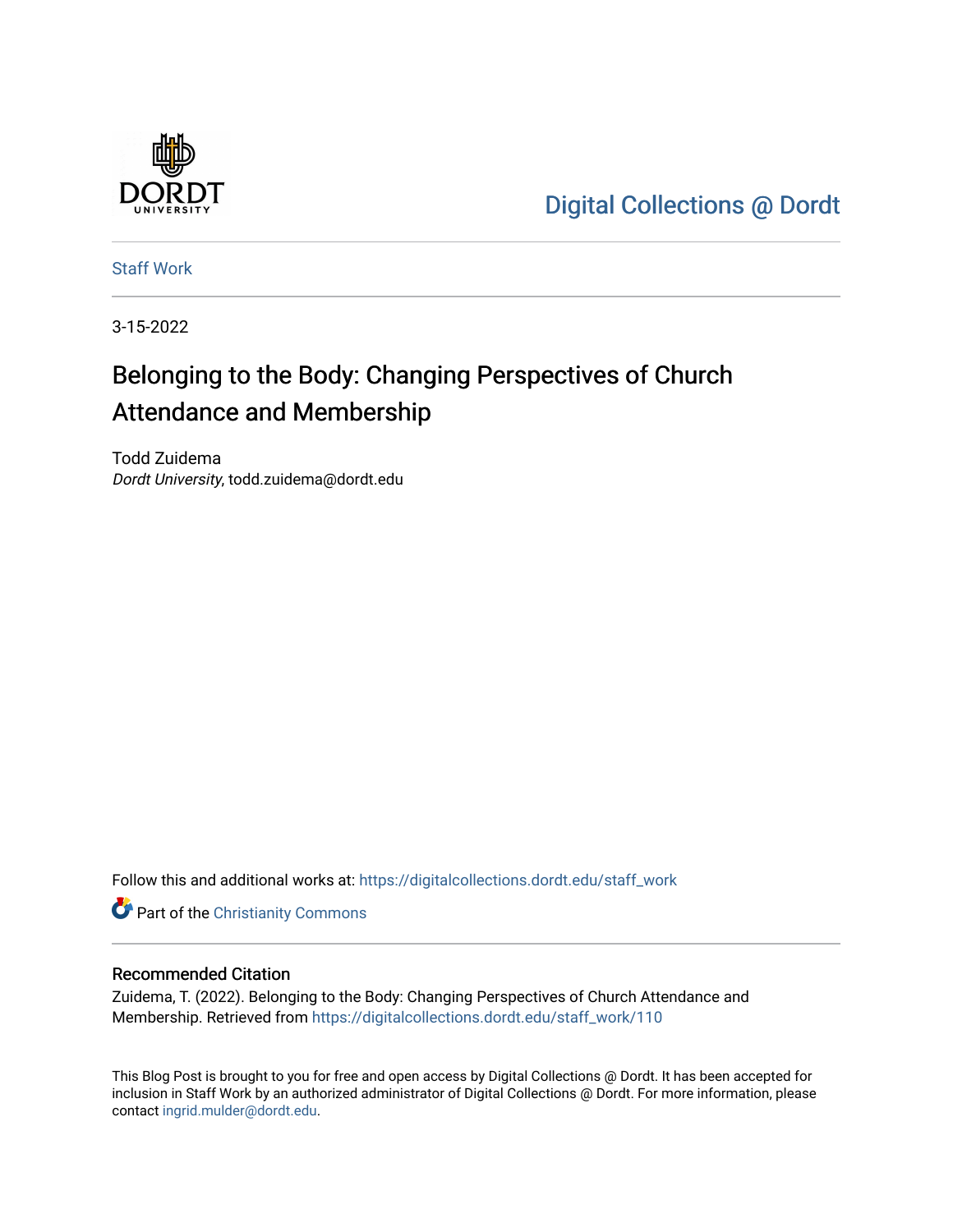## Belonging to the Body: Changing Perspectives of Church Attendance and Membership

#### Abstract

"God has always gathered believers together, and will continue to do so, even though our understanding of what 'gathered' means may change."

Posting about how church fellowship and community are changing from In All Things - an online journal for critical reflection on faith, culture, art, and every ordinary-yet-graced square inch of God's creation.

[https://inallthings.org/belonging-to-the-body-changing-perspectives-of-church-attendance-and](https://inallthings.org/belonging-to-the-body-changing-perspectives-of-church-attendance-and-membership/)[membership/](https://inallthings.org/belonging-to-the-body-changing-perspectives-of-church-attendance-and-membership/) 

#### Keywords

In All Things, belonging, church attendance, church membership, worship

**Disciplines Christianity** 

#### **Comments**

[In All Things](http://inallthings.org/) is a publication of the [Andreas Center for Reformed Scholarship and Service](http://www.dordt.edu/services_support/andreas_center/) at Dordt [University](http://www.dordt.edu/).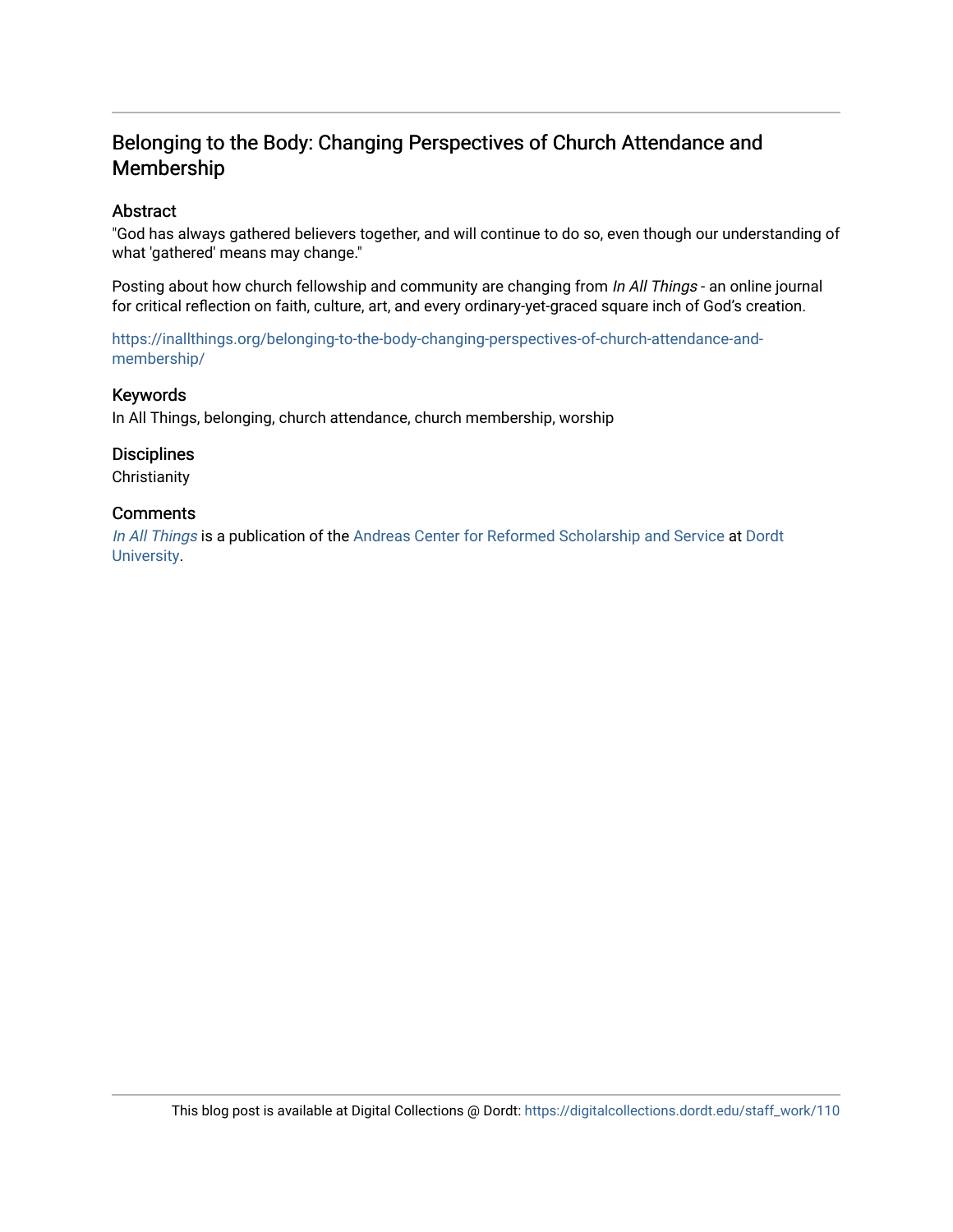## **Belonging to the Body: Changing Perspectives of Church Attendance and Membership**

### **[Todd Zuidema](https://inallthings.org/author/todd-zuidema/)**

### **March 15, 2022**

We live in a culture where more and more people are giving up on church, giving up on organized religion, and for some, ultimately giving up on Jesus. In 2019, a Barna study noted that in their polling, 64% of young adults between the ages of 18-29 have left the church. $1$ <sup>1</sup> This was pre-pandemic. In the past two years, that percentage has likely grown.

Back in the 1980's and 1990's, I remember Bill Hybels from Willow Creek Church saying, "The local church is the hope of the world!" Thirty years later, many prominent church leaders, Hybels included, have been discredited due to a variety of abuses of power. There has been an exodus from megachurch ministries as well as from churches of all sizes. Many of those who have left likely feel more like they have escaped disaster, rather than delivered into any type of promised land. Others have just drifted away and disappeared.

Congregations have been hard on pastors as well. It has been noted that there have been many pastors leaving ministry altogether. Theological controversies, disputes over social issues, dissension over politics, and the inability to respond graciously to each other during the pandemic has led many pastors to become disillusioned and weary. In a recent podcast, Skye Jethani reflected on a conversation with a friend who had left the ministry. In seeing all the infighting that was occurring in his church, he confessed that he didn't know that he could recommend his church to those curious about faith. "I was worried that their lives would be worse if they came to my church." $\frac{2}{3}$ 

Also, we enter into our third year of a global pandemic. In the U.S., most churches ceased meeting in person for at least 8-10 weeks beginning in March of 2020. Since then, there has been no uniform response. Depending on where you live, you might see people gathering as they would have pre-pandemic. Other churches have still not met in person. Some churches require masks and physical distancing; other churches simply have refrained from passing the collection plate and have a place to drop your offering as you leave the church. Each congregation developed their own practices, and for many, these decisions have not come without controversy or arguments.

All this paints a bleak picture of the church as we have known it—but not all is lost. As Aaron Baart, Dean of Chapel and Chief of Staff at Dordt University, once wrote on this blog, "Before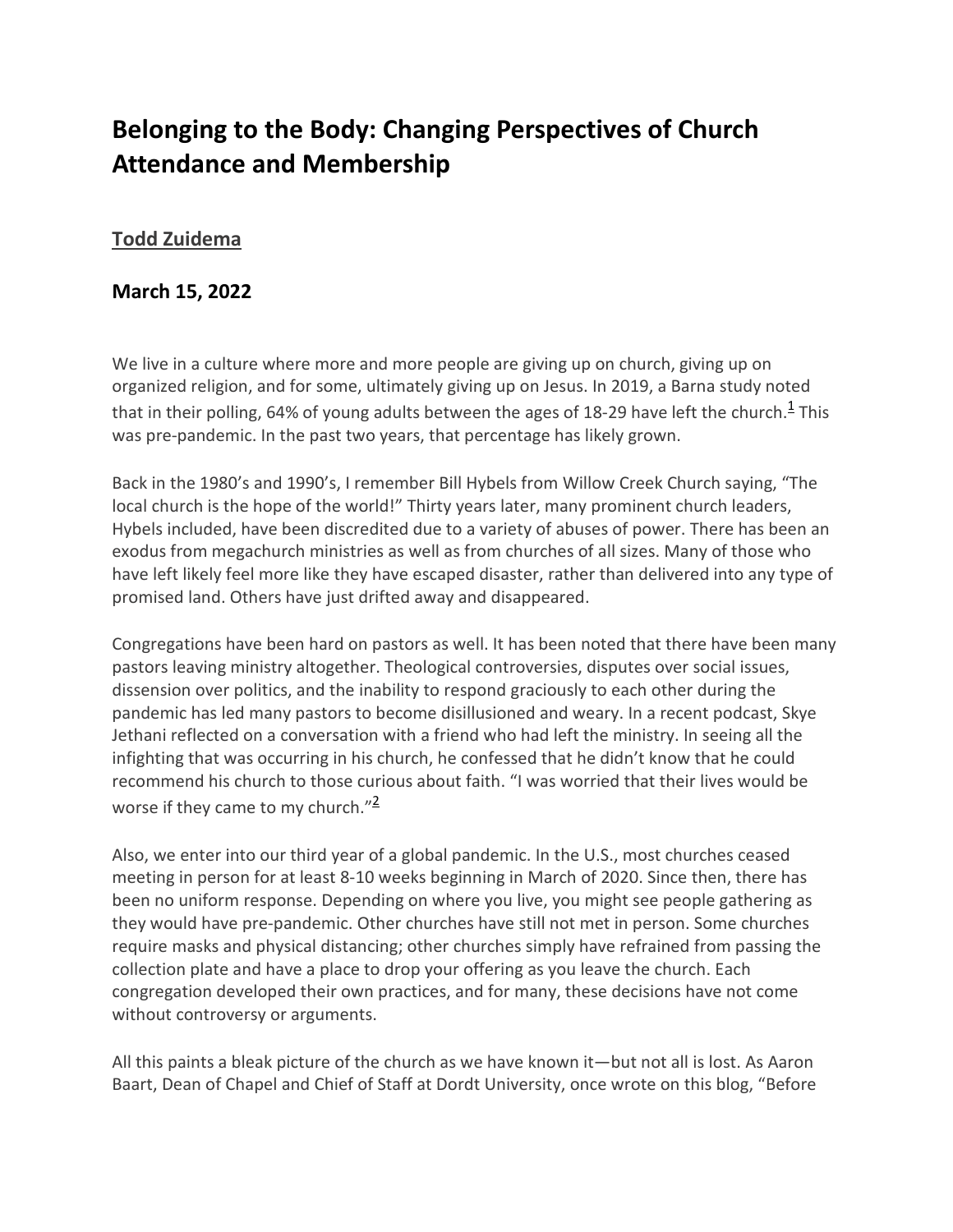you slump further into your recliner or despair at these findings, be reminded by a faith that has always pointed to death before a resurrection."<sup>3</sup>

One development that has shown growth is that almost all churches have beefed up their ability to broadcast their services online. When churches stopped meeting in early spring of 2020, the church I was serving at the time put up a camera on a tripod. The service, which included some music and a sermon, was usually recorded on a Saturday afternoon, lightly edited, and then uploaded for a delayed release on YouTube. Only a few short weeks later, our church had completely grown its digital proficiency with new cameras and improved recording capability.

This development has made worship more accessible for those who haven't been able to get to church. For those who deal with physical limitations or wrestle with issues related to mental health, the opportunity to worship online has been a blessing. There have been challenges also. There are others, for whom in person worship is a viable option that contains little risk or discomfort, who haven't come back. They watch from the comfort of home. Some have found a church online and now consider it "their" church, even though it may physically meet several time zones away.

All this has led some to wonder if online services have served their purpose and should cease. The desire is to encourage people to gather—embodied and present with each other as believers have done for centuries. In an opinion piece in the New York Times, Tish Harrison Warren strongly advocated for the ending of online services, calling embodied worship a countercultural analog response to an increasingly digital world. $4$ 

Others are seeing a new paradigm about how believers can be in community with each other and develop meaningful relationships online. They continue to develop their digital ministries and are working on new ways to minister to their existing congregations, while also evangelistically engaging with those who have never heard the Gospel. I recently attended a conference where a speaker shared that he was aware of someone who had started a virtual church on Roblox, an online multiplayer gaming platform. He shared that this church had over a thousand members, regular worship services, an organized small-groups program, and a staff to help with day-to-day ministry.

Throughout history, God has always called people to gather for worship. Worship was and always has been a mix of personal devotion and piety, as well as regularly meeting together corporately in a worshipping congregation of people. I believe that the church will continue to gather, but the gathering may increasingly be a mix of people who are present physically and also virtually. The challenge will be as it always has been: learning how to best lead and encourage people to deepen in faith and to live out that faith in all areas of life. The church will have to continue to learn new ways how to disciple, foster accountability, and empower people to live grateful lives of service.